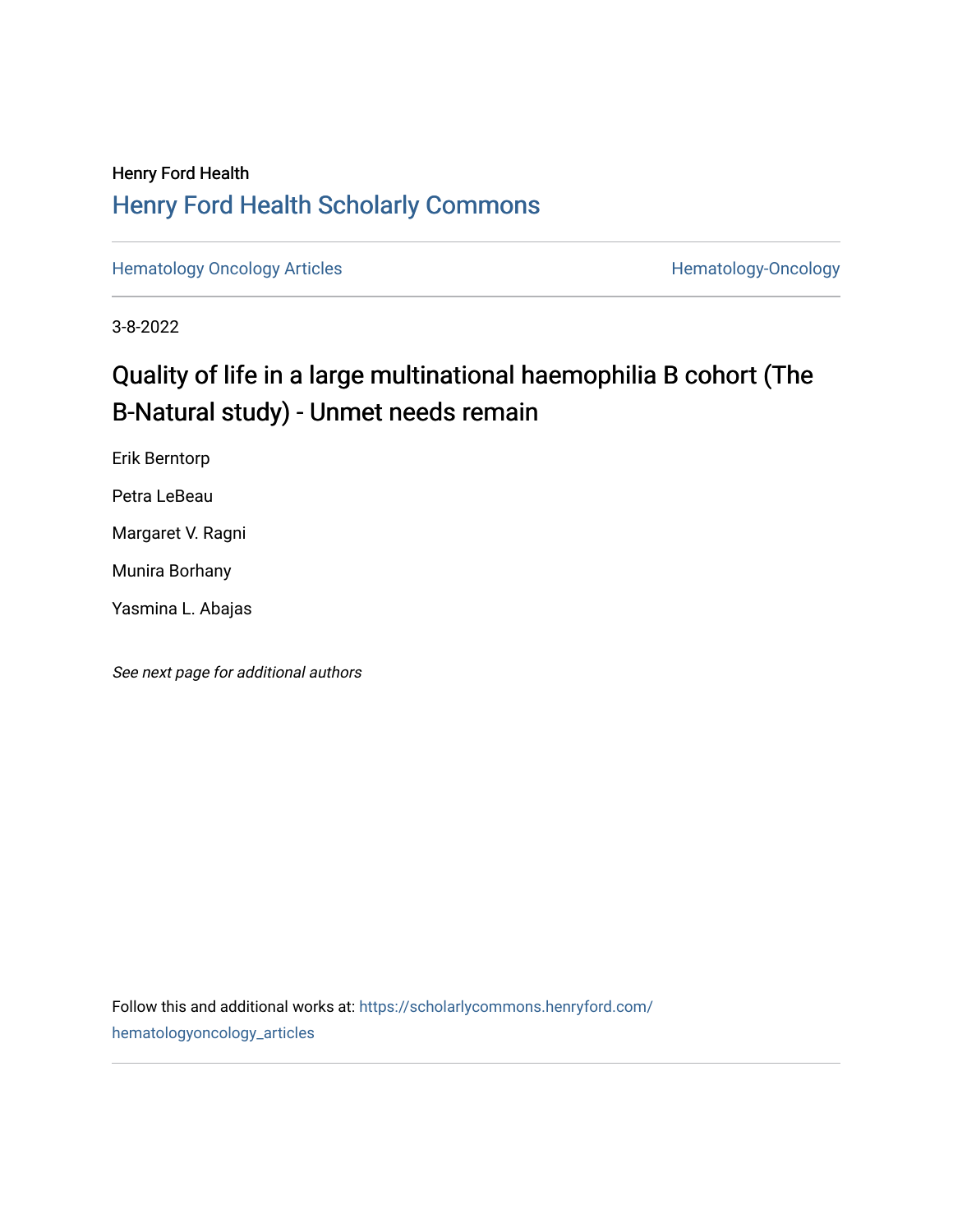#### Authors

Erik Berntorp, Petra LeBeau, Margaret V. Ragni, Munira Borhany, Yasmina L. Abajas, Michael D. Tarantino, Katharina Holstein, Stacy E. Croteau, Raina Liesner, Cristina Tarango, Manuela Carvalho, Catherine McGuinn, Eva Funding, Christine L. Kempton, Christoph Bidlingmaier, Alice Cohen, Johannes Oldenburg, Susan Kearney, Christine Knoll, Philip Kuriakose, Suchitra Acharya, Ulrike M. Reiss, Roshni Kulkarni, Michelle Witkop, Stefan Lethagen, Rebecca Krouse, Amy D. Shapiro, and Jan Astermark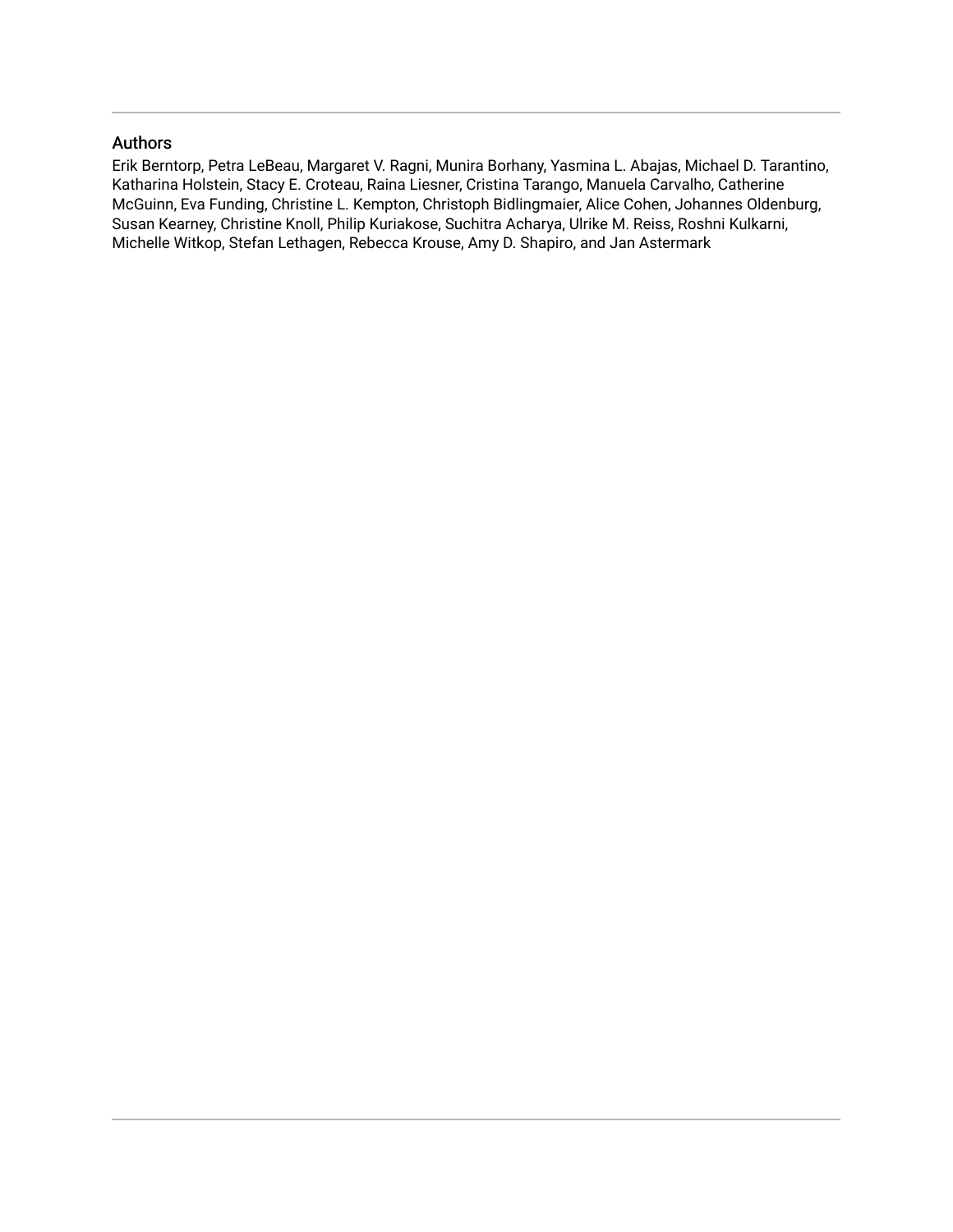DOI: 10.1111/hae.14525

#### **ORIGINAL ARTICLE**

## Haemophilia WILEY

## **Quality of life in a large multinational haemophilia B cohort (The B-Natural study) – Unmet needs remain**

**Erik Berntorp<sup>1</sup>**  $\bullet$  **| Petra LeBeau<sup>2</sup> | Margaret V. Ragni<sup>3</sup>**  $\bullet$  **| Munira Borhany<sup>4</sup>**  $\bullet$  **| Yasmina L. Abajas<sup>5</sup> | Michael D. Tarantino<sup>6</sup> | Katharina Holstein<sup>7</sup> | Stacy E. Croteau<sup>8</sup> • Raina Liesner<sup>9</sup> • Cristina Tarango<sup>10</sup> • Manuela Carvalho<sup>11</sup> · Catherine McGuinn<sup>12</sup> • Eva Funding<sup>13</sup> Christine L. Kempton<sup>14</sup> • Exampton 14 Christoph Bidlingmaier<sup>15</sup> | Alice Cohen<sup>16</sup> | Johannes Oldenburg<sup>17</sup> © | Susan Kearney<sup>18</sup> | Christine Knoll<sup>19</sup> | Philip Kuriakose<sup>20</sup> | Suchitra Acharya<sup>21</sup> |** Ulrike M. Reiss<sup>22</sup> **B** Roshni Kulkarni<sup>23</sup> **B** Nichelle Witkop<sup>24</sup> Stefan Lethagen<sup>25</sup> **Rebecca Krouse<sup>2</sup> | Amy D. Shapiro<sup>26</sup> © | Jan Astermark<sup>27</sup> ©** 

<sup>1</sup>Clinical Coagulation Research, Department of Translational Medicine, Lund University, Malmö, Sweden

3University of Pittsburgh and Hemophilia Center of Western Pennsylvania, Pittsburgh, Pennsylvania, USA

7University Medical Center Hamburg-Eppendorf, Medical Department, Haemophilia Center, Hamburg, Germany

<sup>9</sup> Great Ormond Street Hospital for Children, NHS Trust supported by NIHR, GOSH, BRC, London, UK

<sup>10</sup>Cancer and Blood Diseases Institute, Cincinnati Children's Hospital Medical Center, Department of Pediatrics, University of Cincinnati College of Medicine, Cincinnati, Ohio, USA

11Congenital Coagulopathies Reference Centre, Centro Hospitalar Universitário São João, Porto, Portugal

12Weill Cornell Medical College, New York, New York, USA

<sup>13</sup> Department of Hematology, University Hospital Rigshospitalet, Institute of Clinical Medicine, University of Copenhagen, Copenhagen, Denmark

- 14Emory University School of Medicine, Emory University, Atlanta, Georgia, USA
- 15 Dr. v. Hauner's Childrens University Hospital, Hemophilia Center, LMU Hospital, Munich, Germany

<sup>16</sup>Newark Beth Israel Medical Center, Newark, New Jersey, USA

<sup>18</sup>Children's Minnesota Center for Bleeding and Clotting Disorders, Minneapolis, Minnesota, USA

19Phoenix Children's Hospital, Phoenix, Arizona, USA

20Henry Ford Hospital, Detroit, Michigan, USA

<sup>21</sup>Northwell Hemostasis and Thrombosis Center, New Hyde Park, New York, New York, USA

22St. Jude Children's Research Hospital, Memphis, Tennessee, USA

23Michigan State University, East Lansing, Michigan, USA

<sup>24</sup> Munson Medical Center, Northern Regional Bleeding Disorders Center, Traverse City, Michigan, USA

This is an open access article under the terms of the [Creative Commons Attribution-NonCommercial-NoDerivs](http://creativecommons.org/licenses/by-nc-nd/4.0/) License, which permits use and distribution in any medium, provided the original work is properly cited, the use is non-commercial and no modifications or adaptations are made. © 2022 The Authors. *Haemophilia* published by John Wiley & Sons Ltd.

<sup>2</sup>Rho, Inc., Durham, North Carolina, USA

<sup>4</sup>National Institute of Blood Disease and Bone Marrow Transplantation, Karachi, Pakistan

<sup>5</sup>Hemophilia and Thrombosis Center, University of North Carolina, Chapel Hill, North Carolina, USA

<sup>6</sup>Bleeding and Clotting Disorders Institute, Peoria, Illinois, USA

<sup>8</sup>Boston Children's Hospital, Boston Hemophilia Center, Boston, Massachusetts, USA

<sup>17</sup>University Clinic Bonn, Bonn, Germany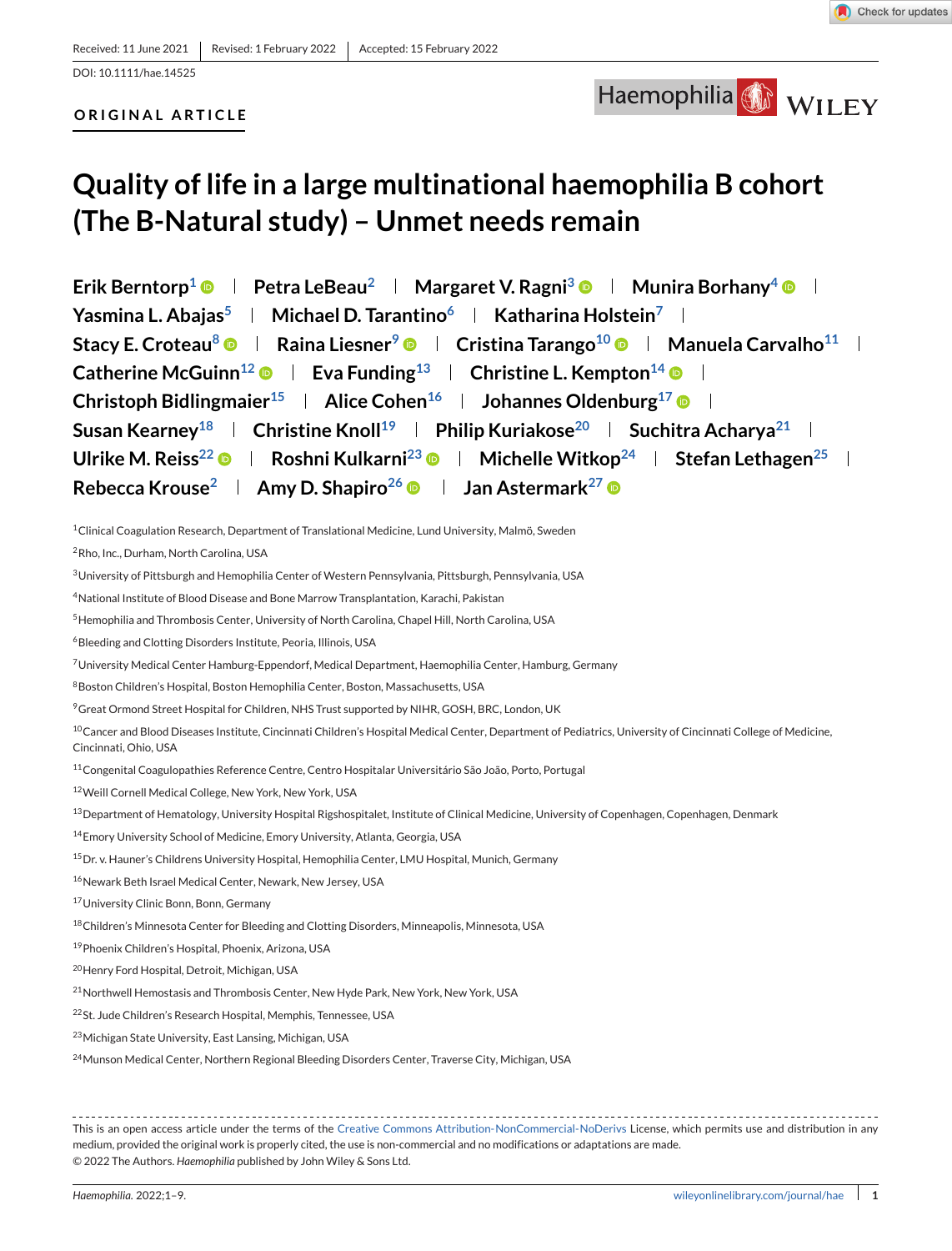## <span id="page-3-0"></span>**2** BERNTORP ET AL. **PLACE HOSP ET AL. BERNTORP ET AL.**

<sup>25</sup> Sobi, Stockholm, Sweden

<sup>26</sup> Indiana Hemophilia and Thrombosis Center, Indianapolis, Indiana, USA

<sup>27</sup> Department of Translational Medicine, Lund University and Department of Hematology, Oncology and Radiation Physics, Skåne University Hospital, Malmö, Sweden

#### **Correspondence**

Erik Berntorp, MD, PhD, Clinical Coagulation Research, Department of Translational Medicine, Lund University, Malmö SE-221 00, Sweden. Email: [erik.berntorp@med.lu.se](mailto:erik.berntorp@med.lu.se)

**Present address** Michelle Witkop, National Hemophilia Foundation, New York, NY, USA

**Funding information** Sanofi; Biogen; Swedish Orphan Biovitrum

#### **Abstract**

**Introduction:** The B-Natural study is a multicentre, multinational, observational study of haemophilia B (HB) designed to increase understanding of clinical manifestations, treatment and quality of life (QoL).

**Aim:** To characterise and compare QoL in HB across disease severity groups and individuals with inhibitors to identify gaps in treatment.

**Methods:** A total of 224 individuals from 107 families were enrolled from a total of 24 centres in North America ( $n = 16$ ), Europe ( $n = 7$ ) and Asia ( $n = 1$ ). Of these, 68 (30.4%) subjects had severe (<1 IU/dL), median age 15.6 years, 114 (50.9%) moderate (1–5 IU/dL), age 13.3 years, and 42 (18.8%) mild (>5–< 40 IU/dL), age 12.1 years, disease. Twenty-nine participants had inhibitors or a history of inhibitors. Three versions of the EQ-5D instrument were used as a measure of QoL: proxy (ages 4–7), youth (ages 8–15) and self (age 16+). Each instrument included a visual analogue scale ranging from 100 (best health) to 0 (worst health) to assess current day's health (EQ VAS). Range-ofmotion (ROM) for elbows, knees and ankles was assessed using a four-point scale, from which a composite score was calculated.

**Results:** In all severity groups, a proportion of subjects showed less than optimal QoL. The majority of the mild and moderate severe participants reported a normal EQ-5D health profile (79% and 72%, respectively), whereas about half (47%) of the severe participants and only 13% of the inhibitor participants reported this profile.

**Conclusion:** The B-Natural study reveals impacted QoL in all disease severities of HB including those with inhibitors. Unmet needs remain and include nonsevere HB.

**KEYWORDS**

EQ-5D, FIX, haemophilia B, inhibitor, prophylaxis, QoL

#### **1 INTRODUCTION**

Haemophilia B (HB) is caused by a deficiency or lack of clotting factor (F)  $IX<sup>1</sup>$  $IX<sup>1</sup>$  $IX<sup>1</sup>$  In contrast to HB, individuals with FVIII deficiency (haemophilia A [HA]) are better studied mainly due to the fact that HA is approximately five times more common than HB (about one in 30,000 male births).<sup>2</sup> Measures of disease control and outcomes of therapy include an annualised bleed rate (ABR) and development of joint disease, usually assessed via physical scoring systems. More recently, patient related outcomes (PRO) measures such as quality of life (QoL) have become incorporated in medical parameters. Interestingly, QoL has been reported to be reduced not only in severe disease but also in moderate and mild haemophilia. $3-5$  In fact, there are indications that individuals with severe haemophilia on prophylaxis may do better than moderate haemophilia patients who are not treated with prophylactic regimens to the same extent. $3$  Due to the rarity of HB, most outcome reports focus solely on HA with the occasional inclusion of a small number of HB subjects. Recently, the B-HERO-S study investigating a US cohort of 299 adult subjects with HB reported a high degree of unmet needs in HB with poorer health status in moderate haemophilia compared to those with mild and severe cases. Anxiety/depression was observed in  $>50\%$  of adult respondents.<sup>[4](#page-10-0)</sup>

The B-Natural study is a multicentre, multinational, observational study of HB including both retro- and prospectively collected data, designed to increase understanding of clinical manifestations, treatment, QoL, inhibitor development, immune tolerance induction (ITI) outcome, renal function, and create a biorepository for future investigations.<sup>[6](#page-10-0)</sup> The objective of the current paper is to characterise and compare QoL across disease severity groups and individuals with inhibitors in this large, international HB cohort to gain a deeper understanding of the patients' health problems and to identify gaps in treatment.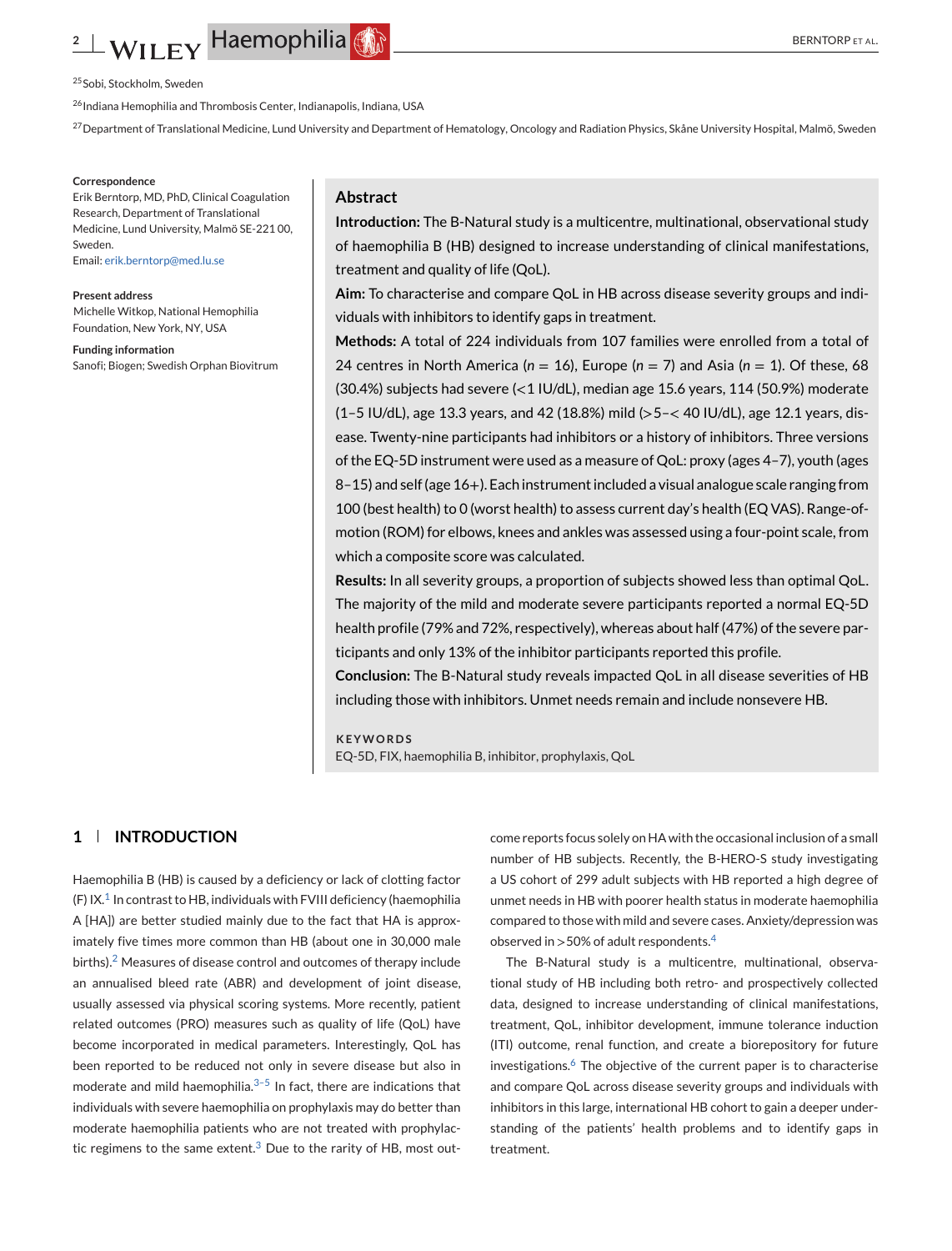#### **2 MATERIAL AND METHODS**

Demographics of the B-Natural cohort were recently described.<sup>[6](#page-10-0)</sup> Subjects were eligible to participate if they had FIX deficiency and were part of an affected sibling pair/group; and/or had a current or history of inhibitor, defined as >.6 Bethesda units (BU). A total of 224 individuals from 107 families were enrolled from a total of 24 centres in North America ( $n = 16$ ), Europe ( $n = 7$ ) and Asia ( $n = 1$ ). The recruitment rate per centre ranged from 17% to 100% with a median of 50%. Of these, 68 (30.4%) subjects had severe (<1 IU/dL), 114 (50.9%) moderate (1– 5 IU/dL)) and 42 (18.8%) mild (>5–< 40 IU/dL) disease. Twenty-nine participants had inhibitors or a history of inhibitors, all of whom had severe disease. The study included four female subjects, all with mild disease. Age distributions as measured by the median [25th; 75th percentile] for the severe, moderate and mild disease severity groups were 15.4 [11.0; 32.3], 13.3 [8.58; 20.3] and 12.1 [7.65; 20.8] years, respectively, and 16.5 [8.08; 31.9] years for the group with inhibitors. Few individuals above 50-years-old were enrolled whereas the age distribution below 50 was rather even across the groups.

#### **2.1 Health-related quality of life**

The EQ-5D instruments<sup>[7](#page-10-0)</sup> were used to measure patient reported health in a broad, 'generic' manner as this instrument is applicable to a wide range of health conditions and treatments. The five-dimension EQ-5D-5L self-administered health questionnaire was used for participants 16+ years of age, the EQ-5D-5L proxy version was completed by a caregiver for participants aged 4–7 years, and the EQ-5D-Y youth version for those 8–15 years of age. Using a set of levels ranging from 1 to 5, with 1 being the best and 5 the worst, the EQ-5D-5L selfadministered and proxy versions assess the dimensions of mobility, self-care, usual activity, pain/discomfort and anxiety/depression (given in this order as EQ-5D profiles in Section 3). The EQ-5D-Y youth version uses three levels for each dimension.

The EQ-5D questionnaire consists of two parts. The first is the EQ-5D descriptive system. Participants are asked to check boxes to indicate the level of problem they experience on each of the five dimensions. The combination of these checked boxes under each dimension describes that participant's EQ-5D self-reported health state, often called an 'EQ-5D profile'.

The EQ-5D profile data can be supplemented by using a 'scoring' or 'weighting' system to convert profile data to a single number: EQ-5D values also sometimes referred to as the EQ-5D index. The index value reflects how good or bad a health state is according to the preferences of the general population of a country/region and facilitate the calculation of quality-adjusted life years (QALYs). The preferences of the general population of a country/region for different health states represent the societal perspective. We were unable to create EQ-5D indices in this study because (1) value sets were unavailable for three of the seven countries/regions, (2) even for countries with available value sets, our patient population is not representative of the general population (e.g., large Amish study population at several sites in the

BERNTORPET AL. **3 ALL CONSTANTS AND REAL CONSTANTS AND REAL CONSTANTS AND REAL CONSTANTS AND REAL CONSTANTS AND REAL CONSTANTS AND REAL CONSTANTS AND REAL CONSTANTS AND REAL CONSTANTS AND REAL CONSTANTS AND REAL CONSTANT** 

US) and (3) the low number of participants in some of the sampled regions/countries. As our focus is to provide descriptive information, we focus on the analysis of the profile data themselves.

We summarised the severity of the EQ-5D profiles with the level sum score (LSS) which treats each dimension's level as a number rather than a category. $8$  To produce the LSS each dimension's level is added up to produce a score between 5 (best possible score) and 15 or 25 (worst health state), for the three-level youth and five-level self and proxy ver-sions, respectively. Devlin et al. 2018<sup>[9](#page-10-0)</sup> have shown the relationship of the LSS with the English value set and demonstrated that as the LSS increases (states worsen), the values decline; hence, the LSS is a valid, albeit crude, measure of severity.

The second part of the questionnaire is the EQ VAS. Each instrument includes a visual analogue scale (VAS) to assess the participant's or proxy's overall assessment of health ('Health Today') on a scale from 100 (best health imaginable) to 0 (worst health imaginable). The EQ VAS is complementary to the EQ-5D profile as the overall score reflects both the relative importance the participant/proxy places on the different aspects of their health that are included in the EQ-5D descriptive system and other dimensions of health that are not.

#### **2.2 Joint assessment**

Range-of-motion (ROM) for elbows, knees and ankles was assessed by qualified treatment centre staff trained in joint measurements. A fourpoint scale was used:  $0 = No$  loss of total full range of motion (FROM); 1 = Loss of < 10% of total FROM; 2 = Loss of 10–33⅓% of total FROM; 3 = Loss of >33⅓% of total FROM. This method was chosen primarily for feasibility and the expectation that each centre would be able to reliably provide these measurements. A composite score was calculated for participants without any missing FROM scores by summing the FROM scores for each joint according to the following formula:

*Composite Score* = *Ankleleft* + *Ankleright* + *Kneeleft* + *Kneeright* + *Elbowleft* + *Elbowright*

The composite score ranges from 0 (no loss of FROM in any joint evaluated) to 18 (loss of >33⅓ in all joints).

#### **2.3 Statistical analyses**

All statistical analyses were performed in the R language.<sup>[10](#page-10-0)</sup> Descriptive statistics including means (standard deviations) and medians [25th percentile; 75th percentile] were used. Relationships between continuous variables were examined by means of exploratory univariate linear regression and Pearson correlation coefficients. Interpretation of the correlation coefficients' strengths followed the naming conventions of Chan. $11$  To test whether the number of subjects reporting a problem differed by severity group, Fisher's exact tests were used. Differences in QoL scores between severity and/or treatment groups were assessed using Wilcoxon tests. Intrasibling correlations were not taken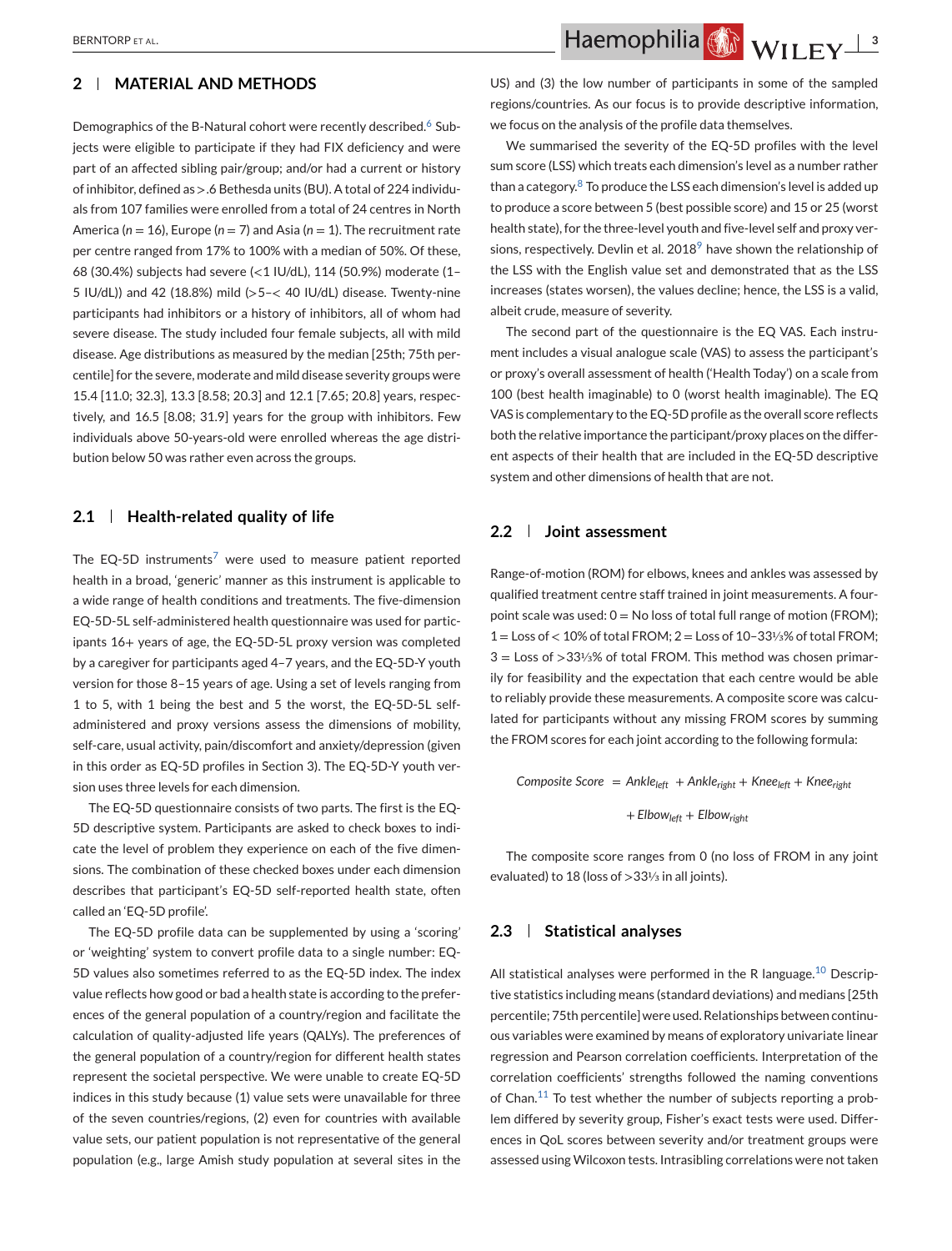into account in the statistical analyses and will be explored in a separate paper.

#### **2.4 Ethical approval**

The procedures followed were approved by the ethical committees in each participating centre. B-Natural is registered at ClinicalTrials.gov (NCT02502409).

#### **3 RESULTS**

#### **3.1 QoL questionnaires**

Table 1 provides a summary of completion for the age-specific EQ-5D QoL instruments by disease severity group. Fifteen participants were too young, <4 years of age, to complete the instrument, two participants had a missing EQ-5D questionnaire for unknown reasons and one inhibitor participant had incomplete data (not shown in table); these participants were excluded from the analyses. Participants with inhibitors were slightly older than those in the noninhibitor group, thus were more likely to complete the self-administered EQ-5D than the proxy or youth versions. Moderate HB represented the largest group (*n* = 114), whereas severe and mild participants were fewer (39 and 42, respectively). The smallest group ( $n = 29$ ) comprised those with inhibitors, all of whom had severe disease. Complete cohort demographics and clinical characteristics can be found in our recent study publication.<sup>[6](#page-10-0)</sup>

#### **3.2 EQ-5D profiles**

Supplemental Tables S1a and S1b list the frequencies of the observed health profiles by severity group for subjects that filled out the 5-level EQ-5D self or proxy version and the 3-level EQ-5D youth, respectively. Of the many possible health profiles, a total of only 39 unique health profiles were reported across all subjects (30 unique profiles in the self/proxy version respondents, and 16 in the youth respondents). The top three most frequently reported profiles represented 75% of all respondents (profiles 11111, 11112, 11121). A large proportion of observations were accounted for by profile 11111 (no problems in any dimension). The majority of the mild and moderate severe participants reported this 11111 profile (79% and 72%, respectively), whereas about half (47%) of the severe participants and only 13% of the inhibitor participants reported this profile.

Dichotomised (problems/no problems), pooled self, proxy and youth EQ-5D responses are shown in Figure [1.](#page-6-0) All severity groups, including those with an inhibitor, included subjects reporting problems in most every dimension of the EQ-5D (Figure [1A\)](#page-6-0). Inhibitor participants reported lower QoL in all domains compared to the groups without an inhibitor, and severe subjects without inhibitor had consistently worse QoL than moderate or mild HB (Figure [1B\)](#page-6-0). At least 50% of inhibitor participants reported problems in the mobility (54%), pain/discomfort (58%) and anxiety/ depression (50%) domains. A rather high proportion of these inhibitor participants reported problems with self-care (29%) and usual activities (46%). As illustrated in Figure [1B,](#page-6-0) the severe HB group followed a similar pattern as those with inhibitors but with a slightly lower proportion reporting problems in each domain and with relatively lower proportions of reported problems in the anxiety/depression and mobility domains. The moderate and mild severity HB participants appeared very similar in pattern although the moderate participants seemed to report relatively more problems in the pain/discomfort domain.

The mild and moderate HB participants have similar LSS distributions with a median and interquartile range (IQR) of 5.0 or 5.5.0–6.0 for the moderate group in the self/proxy respondents, reflecting that the nonsevere participants mainly reported no problems in any of the dimensions (in line with the majority reporting the 11111 health profile noted above). The severe HB participants had a higher median and more variation (median = 6,  $IQR = [5,8]$  in both the self/proxy and youth respondents) whereas the inhibitor participants had the highest median (self/proxy: median = 8.0,  $IQR = [6,11]$ ; youth: median = 7,  $IQR = [6, 10]$ ).

|  |  |  |  | TABLE 1 Summary of completion for versions of the EQ-5D and EQ VAS QoL instruments by HB severity group |
|--|--|--|--|---------------------------------------------------------------------------------------------------------|
|--|--|--|--|---------------------------------------------------------------------------------------------------------|

|                | N   |                               | No inhibitor                               |                                        |                           |  |
|----------------|-----|-------------------------------|--------------------------------------------|----------------------------------------|---------------------------|--|
| Characteristic |     | <b>Inhibitor</b><br>$n = 29a$ | Severe $\left( < 1\% \right)$<br>$n = 39a$ | <b>Moderate (1%-5%)</b><br>$n = 114^a$ | Mild $(>5%)$<br>$n = 42a$ |  |
| EQ-5D version  | 224 |                               |                                            |                                        |                           |  |
| Self           |     | 14 (48%)                      | 12 (31%)                                   | 44 (39%)                               | 18 (43%)                  |  |
| Proxy          |     | 3(10%)                        | 7(18%)                                     | 20 (18%)                               | 8 (19%)                   |  |
| Youth          |     | 7(24%)                        | 17 (44%)                                   | 42 (37%)                               | 15 (36%)                  |  |
| Missingb       |     | 5(17%)                        | 3(8%)                                      | 8(7%)                                  | 1(2%)                     |  |
| EQ VAS         | 224 | 24 (83%)                      | 36 (92%)                                   | 104 (91%)                              | 38 (90%)                  |  |

HB, haemophilia B; QoL, quality of life; VAS, visual analogue scale.

aStatistics presented: *n* (%).

<sup>b</sup>Includes 15 subjects who did not meet minimum age requirement of 4 years old.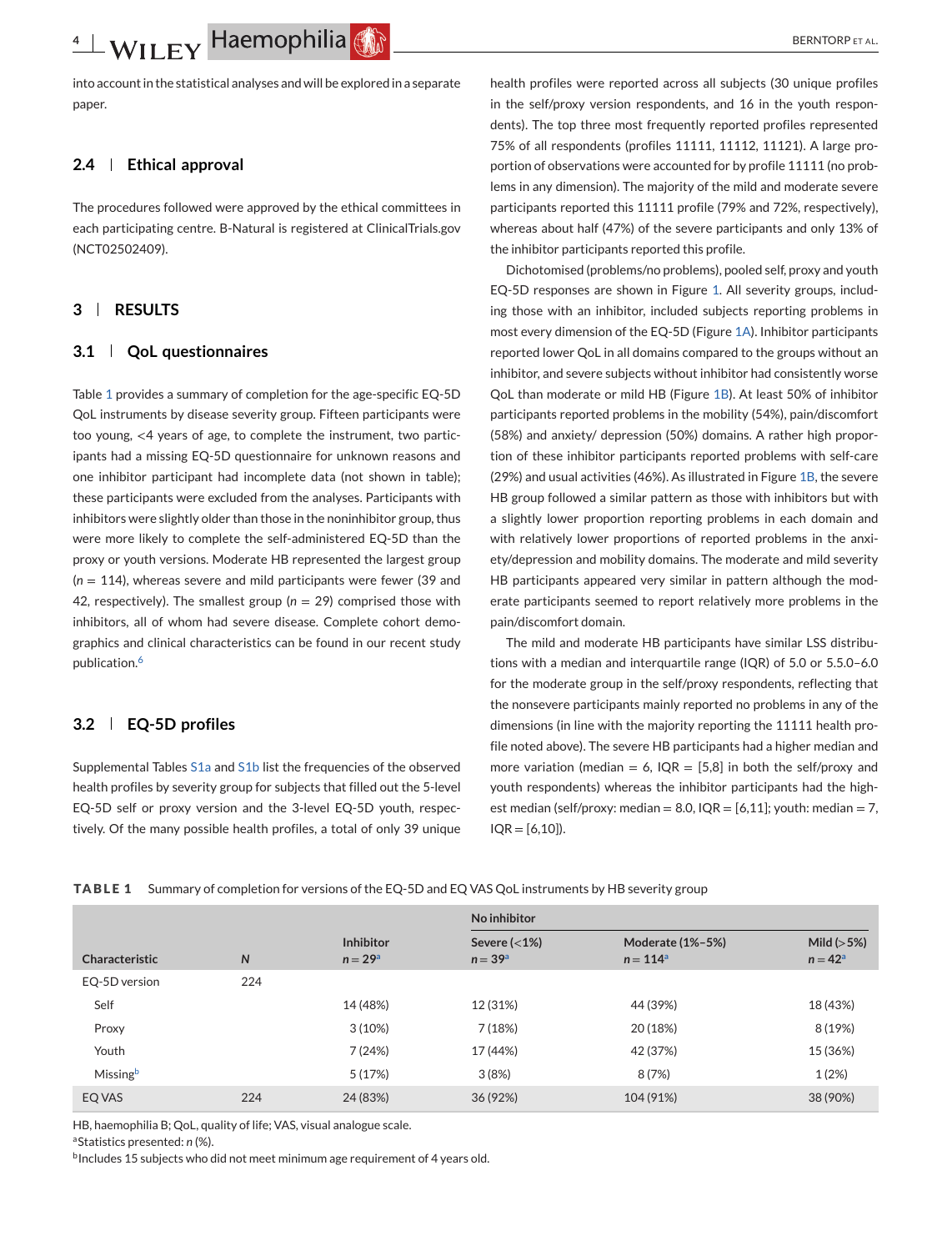# <span id="page-6-0"></span>BERNTORPET AL. **1999 - TERNTORPET AL. 5 Haemophilia** WILEY 5



**FIGURE 1** Proportion of subjects reporting impaired QoL by HB severity group and QoL score dimension. (A) Bar chart showing the proportion of participants reporting a problem within severity group based on dichotomised, combined EQ-5D-5L response. Bars are displayed for all five response dimensions. Number of subjects is denoted above each bar, as well as significance levels from Fisher exact tests comparing between severity groups within each dimension. (B) Radar plot showing percentages of participants with impaired health-related QoL by severity group. Similar to (A), QoL scores are based on dichotomised, combined EQ-5D-5L responses within response dimension. HB, haemophilia B; QoL, quality of life

#### **3.3 EQ VAS**

Inhibitor participants tended to report lower EQ VAS scores (*M* = 76.4,  $SD = 20.2$ ) than the other groups followed by the severe HB participants ( $M = 85.9$ , SD = 14.4). In turn, the moderate and mild HB cases had higher scores than the severe cases ( $M = 94.9$ , SD =  $8.06$ and  $M = 95.3$ ,  $SD = 7.89$ , respectively). Additionally, and as expected (since the EQ-5D is complementary to the EQ-5D health profile), we observed significant negative correlations within each severity group between the EQ VAS and the LSS summary scores.

Participants reporting no problems on any of the EQ-5D dimensions have higher EQ VAS scores across all ages than those reporting problems. However, the EQ VAS declines with age in a similar fashion in those reporting problems and those that do not. No significant differences were observed when comparing EQ VAS scores by treatment received (continuous replacement therapy/prophylaxis versus on-demand treatment) within severity groups (Figure [2\)](#page-7-0). When comparing between severity groups (pooled prophylaxis and on-demand treatments), significantly lower scores were observed in the severe HB group when compared to moderate and mild HB (*p* < .001). Scores were not significantly different between the moderate and mild groups. It should be noted that the sample sizes of several of the groups were small and firm conclusions cannot be drawn.

The EQ VAS score was negatively correlated with the composite joint score (only including individuals without missing data, *n* = 202) with a fair Pearson correlation coefficient of −.49 (95% confidence

interval [CI]: [−.59, −.37]; *p* < .001). Significant poor and fair negative correlations were observed between EQ VAS and both BMI (−.19, 95% CI [−.32, −.06]; *p* = .006) and age (−.38, 95% CI [−.49, −.26]; *p* < .001). Additionally, age and composite joint score were positively correlated (.54, 95% CI [.44–.63]; *p* < .001). Although correlations were statistically significant, their clinical value for a single subject is uncertain.

#### **4 DISCUSSION**

The B-Natural study represents a large, international cohort of FIX deficient participant spanning all severities including inhibitor participants, with a broad age range spanning 1–50 years with a few individuals >50. This diverse study population provides an opportunity to compare QoL in a broad spectrum of different clinical entities of HB reflecting real-world experience. Using EQ-5D health profiles and EQ VAS, we found that participants with inhibitors reported lower QoL compared to the those without inhibitors. Participants with severe disease without inhibitors had worse QoL scores than those with moderate and mild HB. Severe participants on prophylaxis tended to have higher reported QoL compared to those treated on-demand and had scores similar to those with moderate and mild disease of whom the majority were treated on-demand. We also observed that increased joint score (i.e. presence of joint disease), high BMI and older age has a significant, negative correlation with QoL by EQ VAS. These findings are close to what has been reported for  $HA^{12}$  $HA^{12}$  $HA^{12}$  and again underscores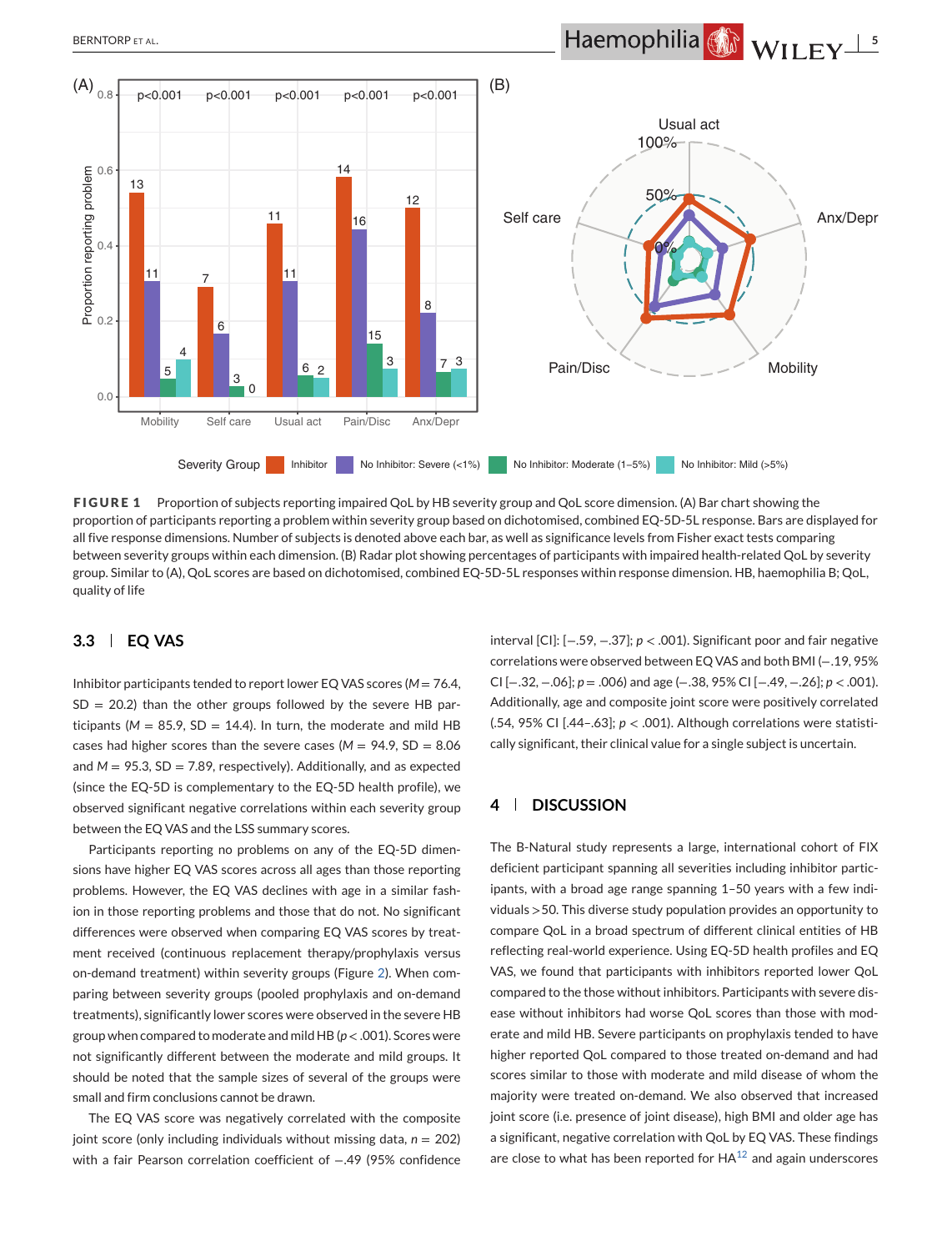## <span id="page-7-0"></span>**6** WILEY Haemophilia **CALL BERNTORPETAL**



**FIGURE 2** Distribution of EQ VAS scores by HB severity group and treatment received. Boxes represent the interquartile range, with a line for the median. Whiskers extend to 1.5 times the IQR. Significance levels from Wilcoxon tests comparing between severity groups are annotated. All comparisons between treatments within severity groups were not significant and are not displayed in the figure. HB, haemophilia B; IQR, interquartile range; NS, not significant; VAS, visual analogue scale

the importance of long-term surveillance and individualised treatment of haemophilia including both HA and, as shown here, HB. Importantly, some participants with moderate and mild HB had lower than optimal QoL and presence of joint disease, and those with severe HB on prophylaxis did not differ from nonsevere HB. These findings indicate that in the B-Natural cohort (1) prophylaxis alone is not sufficient for normalising QoL and (2) individuals with nonsevere HB may require additional treatment, that is more intense/earlier start of prophylaxis and psycho-social support to normalise their QoL relative to an agematched, nondiseased population. This is strengthened by the previously reported pattern of joint disease in B-Natural<sup>6</sup> and significant correlation between joint disease and QoL in the present study. In a recent report by Jiang et al, $^{13}$  $^{13}$  $^{13}$  US population norms for the EQ-5D-5L were reported. Their respondents were representative of the general US adult population with a mean age of 46.9 years in the faceto-face acquired sample (similar results were obtained in the online sample); these subjects are considerably older than the ones in our cohort. They did not find any gender difference but an age dependent decline in utility and VAS was observed up till the 45–54 year old cohort when norms levelled out. The VAS score was 84.9 in their youngest cohort (<25 years) whereas we found scores  $\geq$ 90 in our nonsevere subjects. In the Jiang paper, the prevalence of any problems in each dimension increased with advancing age except for anxiety/depression. In our cohort pain/discomfort stands out in moderate haemophilia and is twice as common (14% vs. 6.6%) as anxiety/depression compared to rather similar results between these dimensions in the study by Jiang et al. Considering the caveat that our study is different from theirs in several respects and results are presented differently, it seems as if pain/discomfort is dominating in moderate haemophilia compared to

population norms. The low number of subjects in our study prevents firm conclusions. Our findings in moderate HB support prior reports from studies in both HA and HB that show that moderate haemophilia may have decreased QoL compared to severe haemophilia where treatment with prophylaxis is more commonly used. In the B-Hero study, 299 subjects with HB were evaluated using several questionnaires including EQ-5D-5L with VAS. $4$  Pain, functional impairment and anxiety/depression were present in higher than expected levels in HB and a large proportion of individuals with nonsevere HB with reduced health status suggested significant unmet needs in this population. In the study by Lindvall et al.,<sup>[3](#page-10-0)</sup> 144 adult participants with HA or HB (22.9% of total population had HB) were evaluated for QoL using the SF-36 questionnaire. In the 35–64 years age group QoL was significantly reduced in a few of the domains (general health, mental health). Participants with moderate disease reported more impairment in general health and mental health compared to those with severe or mild haemophilia. The notion that individuals with moderate haemophilia may benefit from prophylactic therapy has been raised by several studies.,  $14-16$  The PROBE study<sup>[12](#page-10-0)</sup> also showed a significantly impaired QoL in participants with nonsevere haemophilia. The PROBE questionnaire includes three domains: general health, specific haemophilia A or B related questions and the third domain includes the EQ-5D-5L as well as EQ VAS. Of the 236 respondents with haemophilia, 102 had mild and 134 moderate disease of whom the vast majority had HA. The PROBE study results corroborate other studies in that nonsevere haemophilia is not optimally treated in terms of joint disease outcome and support the finding in our study that QoL is impaired in this group of participants we can state that prophylaxis affects joint health, that is the physical domain in EQ-5D, and is still important for the well-being of the patient.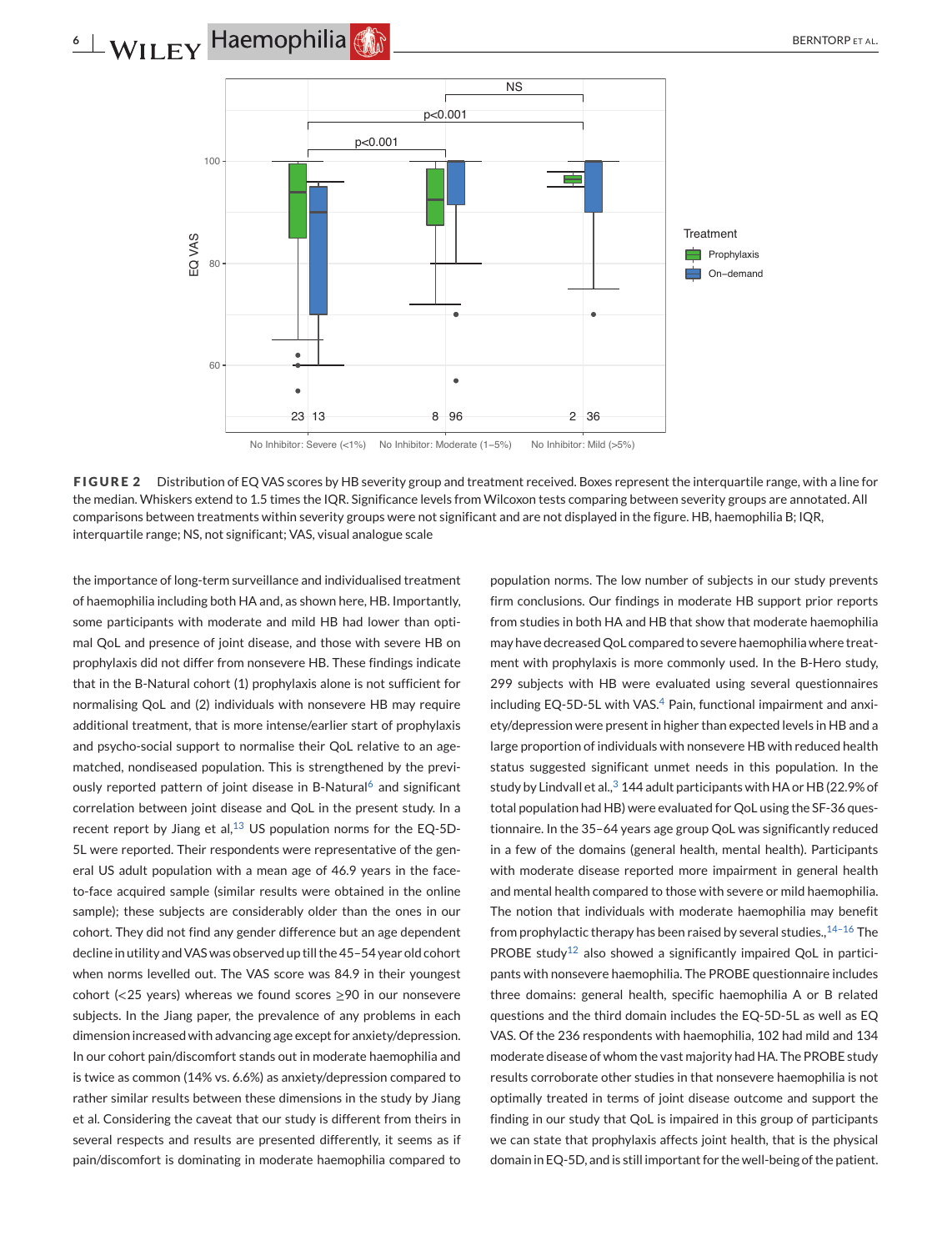Nonsevere haemophilia is often a 'forgotten' disorde[r.5](#page-10-0) The prevalence of HB is low and participants having baseline factor levels above 3–5 IU/dL rarely experience spontaneous hemarthroses that result in severe arthropathy, and their expected survival is higher than in participants with severe haemophilia. $17,18$  It has been shown for HA participants, although data are still not conclusive, that to achieve zero spontaneous joint bleeds throughout all ages, levels of 15 IU/dL or higher need to be maintained. $16$  Consequently, a large proportion of nonsevere haemophilia patients remain at risk for developing long-term sequelae if they are not treated more intensively as demonstrated in the present cohort. Nonsevere HB constitutes a larger proportion of subjects with HB as compared to  $HA^2$  $HA^2$  and thus may represent a greater fraction of individuals who experience clinical problems, an issue that has not consistently been considered. There is an ongoing discussion as to whether HB expresses a milder phenotype as compared to HA given the same level of residual clotting factor. The observation remains controversial, $19,20$  and could hypothetically be explained by the different mutation pattern with less null mutations in severe HB. We recommend that a high clinical alertness is introduced in the surveillance of nonsevere haemophilia and hence initiation of prophylaxis, especially in subjects with factor levels below 3%–5% or having signs of a serious bleeding phenotype, in line with what has been recommended by other authors<sup>15,21,22</sup>

The strengths of our study include its size, diversity of participant age and geographical area. Our data depict the treatment results of HB that have occurred over many years in wealthy countries. The study also provides important insight into the QoL in different disease severities, and in participants with inhibitors.

There are limitations to the B-Natural study. Although the number of subjects is high, especially for such a rare disorder, when divided by age and disease severity groups the numbers are diminished. Enrollment from areas of the world with a variety of standards of care for HB adds to the diversity of the cohort yet makes generalisation of the results to specific countries or centres not feasible. The quality of the reported data in a multicentre, multinational study is likely less well controlled as compared to single country or centre studies. The study included many siblings and as the focus of this paper was descriptive in nature, we did not take the intrasibling correlation into account in any of the statistical analyses; however, we will explore this in an upcoming paper.

#### **5 CONCLUSIONS**

The B-Natural study reveals a lower than optimal QoL in all disease severities of HB especially in those with inhibitors. Unmet needs remain as joint disease is present in a proportion of patients and include improved treatment algorithms to prevent adverse outcomes also in nonsevere HB; our findings are congruent with other studies in HA and in HB. B-Natural is designed to describe outcomes in a nonselected population over a large geographical area and hence adds further knowledge to the unmet needs in the contemporary treatment of HB.

#### **ACKNOWLEDGEMENTS**

The authors thank the participants who volunteered to enroll in B-Natural. The investigators and haemophilia treatment centres in order of contribution: Margaret V. Ragni, MD, MPH and Amy Steele, BSN, RN, University of Pittsburgh and Hemophilia Center of Western Pennsylvania, Pittsburgh, PA, USA; Amy D. Shapiro, MD and Kathleen F. Molitor, BSN, RN-BC, CCRC, Indiana Hemophilia and Thrombosis Center, Indianapolis, IN, USA; Munira Borhany, MD, MBBS, MCPS, FCPS and Madiha Abid, PharmD, National Institute of Blood Disease and Bone Marrow Transplantation, Karachi, Pakistan; Yasmina Abajas, MD and Marcus Allen Layer, MPH, Hemophilia and Thrombosis Center, University of North Carolina, Chapel Hill, NC, USA; Jan Astermark, MD, PhD, Malin Axelsson, and Marcus Ljungkvist, BSc, PhD, Department of Translational Medicine, Lund University and Department of Hematology, Oncology and Radiation Physics, Skåne University Hospital, Malmö, Sweden; Michael D. Tarantino, MD and Sarah Gonzales, BS, MT (ASCP), CCRP, Bleeding and Clotting Disorders Institute, Peoria, IL, USA; Katharina Holstein, MD, University Medical Center Hamburg-Eppendorf, Medical Department, Haemophilia Center, Hamburg, Germany; Stacy E. Croteau, MD and Emily Coe, Boston Children's Hospital, Boston Hemophilia Center, Boston, MA, USA; Raina Liesner, MA, MBBChir, MD, FRCPath, FRCPCH, Anja Griffioen and Alpha Barrie, MSc, Great Ormond Street Hospital for Children, NHS Trust supported by NIHR, GOSH, BRC, London, UK; Cristina Tarango, MD and Amanda Pfeiffer, MA, Cancer and Blood Diseases Institute, Cincinnati Children's Hospital Medical Center, Department of Pediatrics, University of Cincinnati College of Medicine, Cincinnati, OH, USA; Manuela Carvalho, MD, Congenital Coagulopathies Reference Centre, Centro Hospitalar Universitário São João, Porto, Portugal; Catherine McGuinn, MD and Ilene Goldburg, RN, Weill Cornell Medical College, New York, NY, USA; Eva Funding, MD, Department of Hematology, University Hospital Rigshospitalet, Copenhagen, Denmark, Institute of Clinical Medicine, University of Copenhagen, Copenhagen, Denmark; Christine L. Kempton, MD, MSc and Stephanie Whitten, CCRP, Emory University School of Medicine, Emory University, Atlanta, GA, USA; Christoph Bidlingmaier, MD, Dr. v. Hauner's Childrens University Hospital, Hemophilia Center, LMU Hospital, Munich, Germany; Alice Cohen, MD and Ellen White, RN, MSN, Newark Beth Israel Medical Center, Newark, NJ, USA; Johannes Oldenburg, MD, PhD, Kerstin Liphardt, PhD, and Thilo Albert, PhD, University Clinic Bonn, Bonn, Germany; Susan Kearney, MD and Ashley Kinsella, BS, Children's Minnesota Center for Bleeding and Clotting Disorders, Minneapolis, MN, USA; Christine Knoll, MD, Erica Olson, RN, BA and Courtney Moyer, CCRP, Phoenix Children's Hospital, Phoenix, AZ, USA; Philip Kuriakose, MD and Laura Gusba, NP, Henry Ford Hospital, Detroit, MI, USA; Suchitra Acharya, MD and Joseph Stanco, RN, Northwell Hemostasis and Thrombosis Center, New Hyde Park, New York, NY, USA; Ulrike M. Reiss, MD and Megan Wilson, MSW, CCRP, St. Jude Children's Research Hospital, Memphis, TN, USA; Roshni Kulkarni, MD and Kathleen Anderson, RN, Michigan State University, East Lansing, MI, USA;MichelleWitkop, DNP, FNP-BC and Stephanie Roessler, Northern Regional Bleeding Disorders Center, Munson Medical Center, Traverse City, MI, USA. B-Natural is funded through an investigator-initiated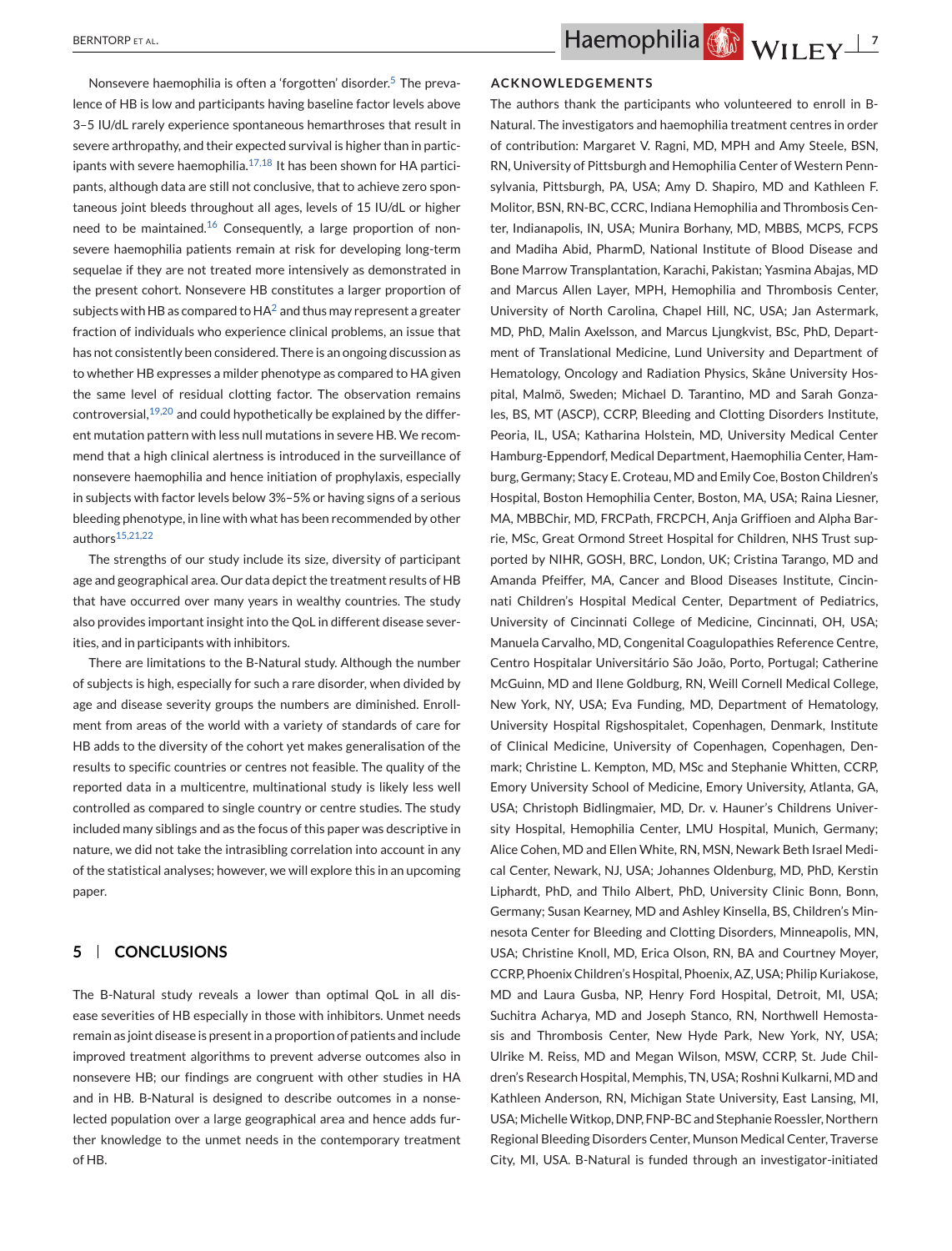<span id="page-9-0"></span>academic collaboration with, Biogen/Bioverativ/Sanofi, Paris, France and Swedish Orphan Biovitrum (Sobi), Stockholm, Sweden.

#### **AUTHOR CONTRIBUTIONS**

Jan Astermark, Erik Berntorp and Amy D. Shapiro conceptualised and designed the study, acquired, analysed and interpreted the data, drafted and finalised the manuscript. Margaret V. Ragni, Munira Borhany, Yasmina L. Abajas, Michael D. Tarantino, Katharina Holstein, Stacy E. Croteau, Raina Liesner, Cristina Tarango, Manuela Carvalho, Catherine McGuinn, Eva Funding, Christine L. Kempton, Christoph Bidlingmaier, Alice Cohen, Johannes Oldenburg, Susan Kearney, Christine Knoll, Philip Kuriakose, Suchitra Acharya, Ulrike M. Reiss, Roshni Kulkarni and Michelle Witkop acquired the data, reviewed and participated in the critical review and final approval of the version to be submitted. Stefan Lethagen designed the study and participated in critical review and final approval. Petra LeBeau and Rebecca Krouse analyzed and interpreted the data, drafted and finalised the manuscript.

#### **CONFLICT OF INTERESTS**

EB: has acted as paid consultant to Bayer, CSL Behring, Octapharma, Sobi, Takeda, and has received funding for research carried out in this work from Sobi and Bioverativ. PL: has received research funding from Takeda, Biogen/Bioverativ and Sobi. MVR: has been a consultant to Alnylam, BioMarin, Bioverativ MOGAM and Spark Therapeutics, and has research funding from Alnylam, Bayer, BioMarin, Bioverativ, Sangamo and Spark Therapeutics. MB: has no competing interests to declare. YLA: has no competing interests to declare. MDT: is a past advisor for Grifols, Novo Nordisk, speaker for Biomarin, Grifols, Pfizer, Takeda, clinical investigator for Spark, Takeda and a grant reviewer for Pfizer. KH: received honoraria for Advisory Boards and/or speaker fees from Biotest, CSL Behring, Novo Nordisk, Pfizer, Shire/Takeda, Sobi and unrestricted grants from CSL Behring and Pfizer. SEC: has received honoraria or consulting fees from Bayer, CSL-Behring, Genentech and Pfizer and has received institutional research support from Novo Nordisk and Spark Therapeutics. RL: has no competing interests to declare. CT: has received honoraria for Advisory Boards for Takeda/Shire and Sanofi, and sits on a study Steering Committee for Bayer. MC: has received support for attending scientific meetings and honoraria (speaker fees/consultant for Advisory Boards) from Bayer, Baxalta (Shire), CSL Behring, Novo Nordisk, Octapharma, Pfizer, Sobi, Siemens and Stago. CM: has acted as a paid consultant for BioMarin, Bayer, Octapharma and Genentech/Roche. She is a site PI study investigator for Pfizer, Spark Therapeutics, Sanofi and Genentech/Roche. EF: has received honoraria from Roche and Shire, and chaired a symposium for Roche. EF was invited to ISTH 2015 by Novo Nordisk, EAHAD 2016 by Octapharma, ASH 2016 by Shire, EAHAD 2017 by Pfizer and to an AOP orphan pharmaceuticals meeting in 2019. CLK: has received honoraria for participation on Advisory Boards for Spark Therapeutics, Pfizer and Genentech and has received research funding from Novo Nordisk. CB: has acted as a paid speaker and consultant and has received funding for research from Bayer, Biotest, CSL Behring, Novo Nordisk, Octapharma, Pfizer, Roche, Shire/Takeda and Sobi. AC: has no competing interests to declare. JO: reports grants

and personal fees from Bayer, personal fees from Biogen, grants and personal fees from Biotest, personal fees from Chugai, grants and personal fees from CSL Behring, personal fees from Grifols, grants and personal fees from Novo Nordisk, grants and personal fees from Octapharma, personal fees from Pfizer, personal fees from Roche, personal fees from Sobi, grants and personal fees from Takeda, outside the submitted work. Personal fees were received for travel support, participation in Advisory Boards and participation in symposia as Chair or Speaker. SK: has no competing interests to declare. CK: is a paid member of the Novo Nordisk Advisory Board. PK: has no competing interests to declare. SA: received research funding for investigatorinitiated study from Bayer. UMR: has no competing interests to declare. RK: has served on Advisory Boards for Sanofi/Bioverativ, BPL, Genentech, Bayer, Pfizer, Takeda, Catalyst Bioscience, Novo Nordisk; has received clinical trials support from Sanofi/Bioverativ, Bayer, BioMarin, Takeda, Novo Nordisk, Freeline. Speakers Bureau, stocks, shares: none. MW: has no competing interests to declare. SL: a full-time employee of Sobi. RK: has received research funding from Takeda, Biogen/Bioverativ and Sobi. ADS: Dr. Shapiro reports the following; however, she does not retain any personal honoraria. All is paid to the Indiana Hemophilia and Thrombosis Center, Inc. Dr. Shapiro does not have personal financial interest in any healthcare related companies. Clinical research support: Agios, BioMarin, Bioverativ, Daiichi Sankyo, Genentech (Roche), Glover Blood Therapeutics, Kedrion Biopharma, Novartis, Novo Nordisk, OPKO, Octapharma, Pfizer, ProMetic Bio Therapeutics, Sangamo, Takeda. Speaker's Bureau: Genentech (Roche), Novo Nordisk. Advisory Board: Bioverativ, Genentech, Novo Nordisk, Sangamo, Sigilon Therapeutics. JA: has received research grants from Sobi, CSL Behring, Takeda/Shire and Bayer. Speaker's fee and consultant for Octapharma, Novo Nordisk, Pfizer, Bayer, Sobi, CSL Behring, Takeda/Shire, BioMarin, Uniqure and Spark Therapeutics.

#### **DATA AVAILABILITY STATEMENT**

Data available on request from the authors.

#### **ORCID**

*Erik Berntorp* <https://orcid.org/0000-0002-1337-7195> *Margaret V. Ragn[i](https://orcid.org/0000-0002-7830-5379)* <https://orcid.org/0000-0002-7830-5379> *Munira Borhan[y](https://orcid.org/0000-0001-7867-1275)* <https://orcid.org/0000-0001-7867-1275> *Stacy E. Crotea[u](https://orcid.org/0000-0001-6112-6166)* <https://orcid.org/0000-0001-6112-6166> *Raina Liesner* <https://orcid.org/0000-0001-5659-554X> *Cristina Tarango* <https://orcid.org/0000-0002-0283-9972> *Catherine McGuin[n](https://orcid.org/0000-0002-3421-0925)* <https://orcid.org/0000-0002-3421-0925> *Christine L. Kempto[n](https://orcid.org/0000-0002-2391-2016)* <https://orcid.org/0000-0002-2391-2016> *Johannes Oldenbur[g](https://orcid.org/0000-0003-3038-2145)* <https://orcid.org/0000-0003-3038-2145> *Ulrike M. Reiss* **b** <https://orcid.org/0000-0002-2258-3687> *Roshni Kulkarni* <https://orcid.org/0000-0001-9372-3184> *Amy D. Shapiro* <https://orcid.org/0000-0003-2821-7159> Jan Astermark<sup>D</sup> <https://orcid.org/0000-0001-8500-2483>

#### **REFERENCES**

1. Mannucci PM, Tuddenham EGD. The hemophilias–from royal genes to gene therapy. *N Engl J Med*. 2001;344:1773–1779. [https://doi.org/10.](https://doi.org/10.1056/NEJM200106073442307) [1056/NEJM200106073442307.](https://doi.org/10.1056/NEJM200106073442307)